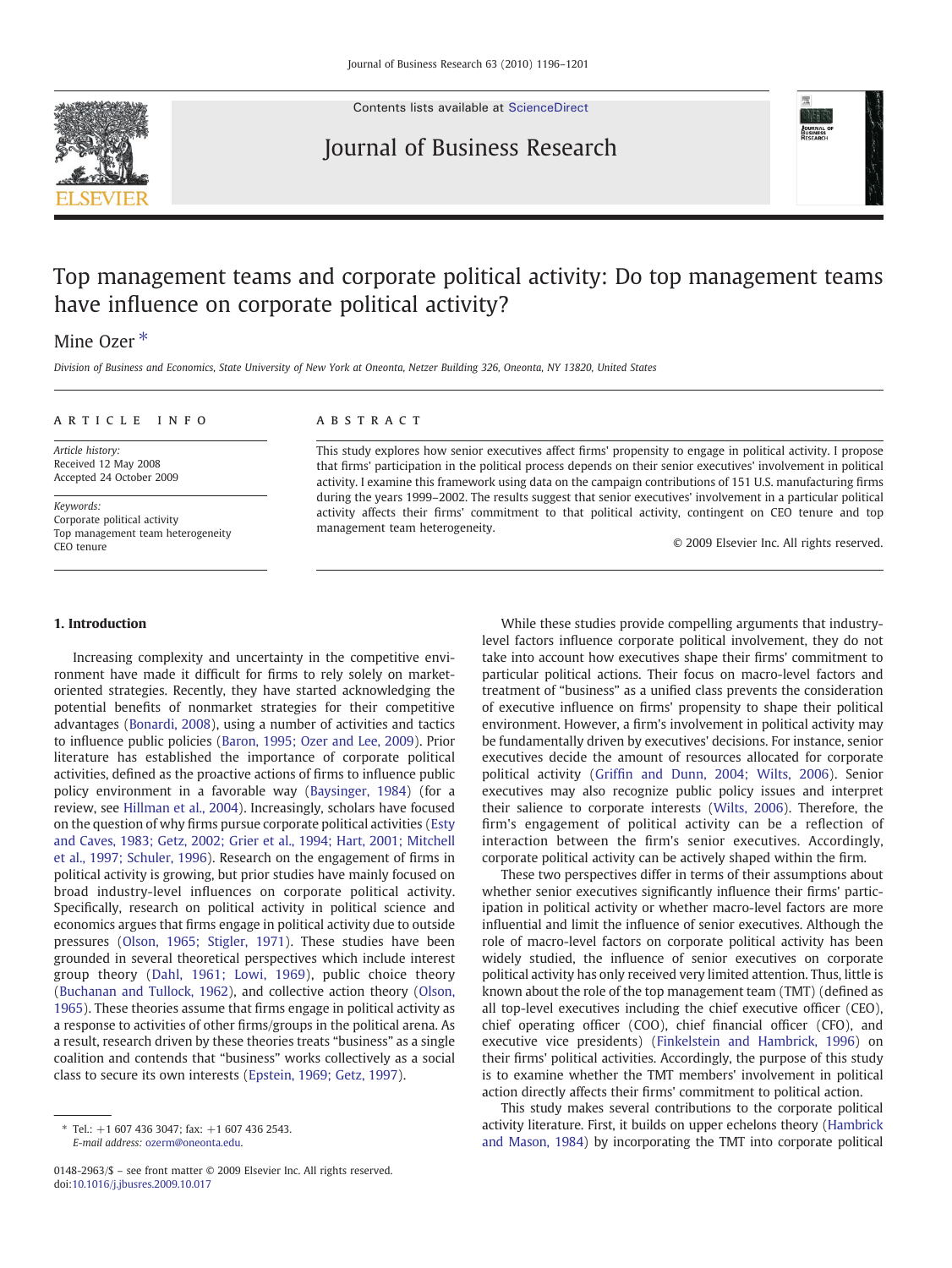activity research as a factor affecting corporate political involvement. This illustrates that TMTs take proactive roles in shaping and controlling their political environment. Second, this study contributes to a deeper understanding of how TMTs can opt to manage their political environment. Rather than relying on public affairs managers, TMTs may consider corporate political activities one of their strategic choices in the decision-making process. Third, this study shows that CEO tenure and TMT heterogeneity moderate the relationship between TMT involvement in political activity and firms' commitment to political activity, extending the existing literature on corporate political activity by arguing that there may be intra-firm variations in firms' commitment to political action. The hypotheses of this study are empirically tested using a unique dataset from the financial contributions of 151 U.S. manufacturing firms and their senior executives to political action committees (PAC) during the time period from 1999 to 2002.

#### 2. Theory and hypotheses

Prior studies argue that business–government interactions represent a strategy to achieve competitive advantages by creating new capabilities ([Baron, 1995](#page--1-0)). The base argument is that the government often shapes firms' competitive environments, and since firms are affected by government policies they will attempt to influence the policy-making process in their favor. As a result firms implement various corporate political activities to help handle the uncertainty in their competitive environment by gaining access to political processes and influencing public policy [\(Epstein, 1969; Hillman et al., 1999](#page--1-0)).

While previous studies of corporate political activity provide insights into the antecedents of firms' engagement in political activity (see [Hillman et al., 2004](#page--1-0) for a review), there has been a lack of attention to the impact of TMTs on firms' decisions to invest in political activities. This paper diverges from the previous literature on corporate political activity by specifically considering the influence of TMT characteristics.

In recent years there has been an increasing emphasis on the influence of TMTs on decisions such as strategic change ([Boeker,](#page--1-0) [1997; Mueller and Barker, 1997; Wiersema and Bantel, 1992](#page--1-0)), diversification ([Tihanyi et al., 2000](#page--1-0)), international expansion [\(Lee](#page--1-0) [and Park, 2006\)](#page--1-0), acquisitions [\(Jensen and Zajac, 2004](#page--1-0)), and innovation [\(Kor, 2006](#page--1-0)). This stream of research hinges on upper echelons theory [\(Hambrick and Mason, 1984](#page--1-0)), which is based on the assumption that a firm is a reflection of its TMT and that TMT members' cognitions, values, and perceptions subsequently influence both strategic decisions and firm performance.

This study is an extension of the upper echelons perspective on the relationship between TMTs and corporate political activity. There seems to be an agreement in the literature that corporate political activity decisions may influence firm performance ([Shaffer et al.,](#page--1-0) [2000\)](#page--1-0), and as a result corporate political activity may be of interest to TMTs. The underlying premise of this study is that corporate political action has become a strategic issue for TMTs and TMTs' involvement in political action could be an alternative explanation of firms' engagement in political action.

#### 2.1. TMT involvement in political activity

Drawing on upper echelons theory, I propose that TMT involvement in political action may play an important role in influencing firms' strategic decisions on political activity. One of the major functions of the TMT is to manage the firm's interface with its environment ([Finkelstein and Hambrick, 1996](#page--1-0)), and it is plausible that the TMT may play a prominent role in the firm's commitment to political activity intended to manage the political environment.

It is possible that there may be different opinions among TMT members with regard to the firm's participation in political activity. Disagreements on whether or not to engage in a political activity and if so which activity to implement are likely to occur; agreement among TMT members may not form easily [\(Clawson et al., 1998\)](#page--1-0). For instance, [Gordon et al. \(2007\)](#page--1-0) show that corporate executives differ in terms of their willingness to contribute to campaign contributions, indicating the divergent motivations of executives in political activities. Presumably corporate political activity requires not only a shared perception, but also a shared commitment among corporate executives.

Within corporate political activity literature there has been an emphasis on the involvement of TMTs in political activity; much of this work explored the linkage between TMT involvement and the effectiveness of these activities. For example, [Lord \(2003\)](#page--1-0) argues that the involvement of TMT members in constituency-building activities indicates the priority of public policy concerns for their firm's performance and increases the alignment of the firm's corporate political activity with its marketplace strategy. Similarly, [Wilts \(2006\)](#page--1-0) asserts that the extent to which managers identify themselves with their firm both structures corporate political activity decisions and enhances their willingness to represent corporate interests. He also contends that TMT members play a significant role in the recognition of public policy issues and the interpretation of their salience to firm interests, as TMT members make resource allocation decisions with regard to particular political activities ([Hart, 2004\)](#page--1-0). Developing a firm's political activity requires consensus among the TMT members on the relevance of the corporate political activity to firm's performance and survival ([Chataway et al., 2004\)](#page--1-0). Accordingly, TMT members' willingness to become involved in political activity stems from their recognition of the importance of political activity to their firms' success; their involvement in political activity is not an individual choice, but a representation of their corporate interests.

H1. TMT involvement in political activity will be positively associated with a firm's corporate political activity.

#### 2.2. CEO tenure

The strength of the proposed relationship above is likely influenced by additional factors, and I propose that CEO tenure moderates the effect of TMT involvement in political action on a firm's corporate political activity. CEO tenure has been consistently recognized as a prominent factor in the strategic decision-making process ([Barker and](#page--1-0) [Mueller, 2002; Carpenter et al., 2001; Musteen et al., 2006; Walters](#page--1-0) [et al., 2007](#page--1-0)). [Hambrick and Fukutomi \(1991\)](#page--1-0) suggest that CEOs enact strategies they are more comfortable with and which have been previously effective in their early careers, avoiding risky strategies that may jeopardize their position. They also have limited task knowledge which makes it more difficult for them to invest in risky decisions: however, in the later phases of their tenure CEOs become more familiar with the strategic decision process and acquire greater task knowledge, expertise, and experience [\(Herrmann and Datta, 2002;](#page--1-0) [Kim et al., 2009\)](#page--1-0). As a result they tend to pursue strategies involving higher levels of risk and greater resource requirements.

Based on the above arguments, I propose that a long-tenured CEO influences the relationship between TMT involvement in political action and the firm's corporate political activity. A CEO with long-term tenure may have a better sense of how changes in the political environment impact the firm's strategies and over time may become more familiar with the public policy process. A long-tenured CEO could be more willing to make organizational commitments to political activities, playing a significant role in determining how many resources will be dedicated. Such a CEO can additionally motivate other TMT members to allocate the necessary resources for corporate political activities.

H2. CEO tenure will positively moderate the relationship between TMT involvement in political activity and a firm's corporate political activity.